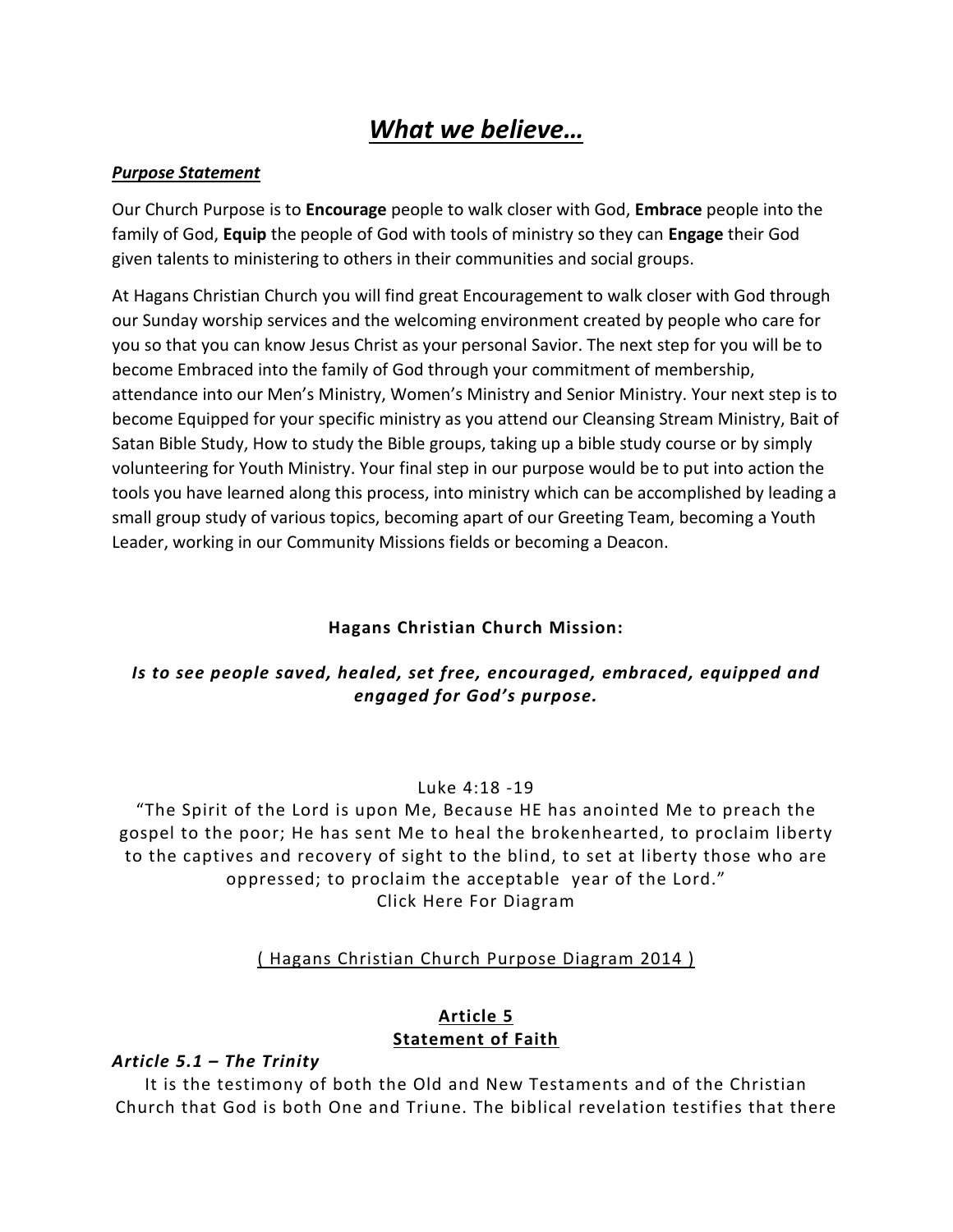is only one God and that He is eternally existent in three persons—Father, Son and Holy Spirit.

# **A. God the Father**

God the Father is the creator and sustainer of all things, and He created the universe in love. He created man in His own image for fellowship and called man back to Himself through Christ after the rebellion and fall of man.

## **B. The Son**

Jesus Christ is eternally God. He was together with the Father and the Holy Spirit from the beginning, and through Him all things were made. For man's redemption, He left heaven and became incarnate by the Holy Spirit through the virgin Mary; henceforth, He is forever one Christ with two natures—God and man—in one

person.

# **C. The Holy Spirit**

The Holy Spirit is God, the Lord and giver of life, who was active in the Old Testament and given to the Church in fullness at Pentecost. He empowers the saints for service and witness, cleanses man from the old nature and conforms us to the image of Christ. The baptism in the Holy Spirit, subsequent to conversion, releases the fullness of the Spirit and is evidenced by the fruits and gifts of the

Holy Spirit.

# *Article 5.2 – The Scripture*

We affirm that the Bible, containing the Old and New Testaments, is alone the only infallible, inspired Word of God, and that its authority is ultimate, final and eternal. It cannot be added to, subtracted from or superseded in any regard. The Bible is the source of all doctrine, instruction, correction and reproof. It contains all that is needed for guidance in godliness and practical Christian conduct.

# *Article 5.3 – The Atonement*

Christ's vicarious death on the cross paid the penalty for the sins of the whole world, but its benefits are only applicable to those who receive Jesus as personal Savior. Healing—body, soul and spirit—and all of God's provisions for His saints, are provided for in the atonement, but these must be appropriated.

## *Article 5.4 – Salvation*

The Word of God declares clearly that salvation is a free gift of God, based on the merits of the death of His Son, and is appropriated by faith. Salvation is effected by personal repentance, belief in the Lord Jesus (justification) and personal acceptance of Him into one's life as Lord and Savior (regeneration). The new life in Christ includes the privileges of adoption and inheritance in the kingdom of God's beloved Son. Salvation is an act of free will in response to God's personal love for mankind. It is predestined only in the sense that God, through His omniscience, foreknew those who would choose Him. It is secure in the eternal, unchanging commitment of God who does not lie and is forever the same. Salvation should produce an active lifestyle of loving obedience and service to Jesus Christ our Savior.

# *Article 5.5 – The Christian Life*